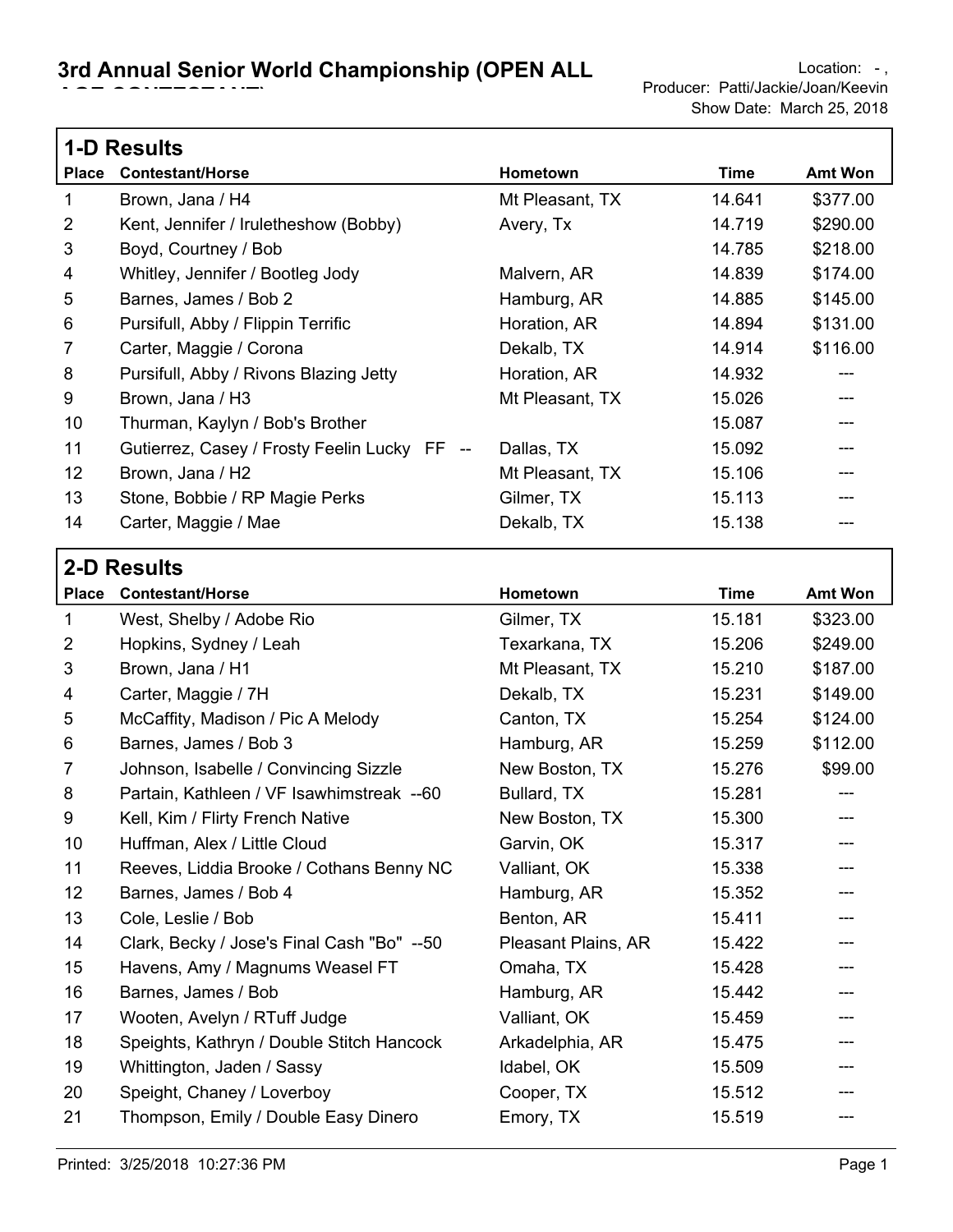|              | <b>2-D Results</b>                         |                  |        |                |  |  |
|--------------|--------------------------------------------|------------------|--------|----------------|--|--|
| <b>Place</b> | <b>Contestant/Horse</b>                    | Hometown         | Time   | <b>Amt Won</b> |  |  |
| 22           | Richards, Jessica / Big Deal Panama --50   | Vidor, TX        | 15.521 |                |  |  |
| 23           | Luck, Ashton / Paid For Firewater          | Beebe, AR        | 15.529 |                |  |  |
| 24           | Icenhower, Beth White / Bob                | Texarkana, AR    | 15.535 |                |  |  |
| 25           | Johnson, Isabelle / Bob                    | New Boston, TX   | 15.548 |                |  |  |
| 26           | Peterson, Tracey / TB Fame--50             | Celeste, TX      | 15.557 |                |  |  |
| 27           | Ramage, Jennine / Teaspoon Dancer W5 --50  | Hernando, MS     | 15.569 |                |  |  |
| 28           | Williamson, Jessica / Mr Mito Charge       | Bossier City, LA | 15.571 |                |  |  |
| 29           | Reeves, Liddia Brooke / Cash               | Valliant, OK     | 15.597 |                |  |  |
| 30           | Wooten, Avelyn / High Dashing Cat          | Valliant, OK     | 15.634 |                |  |  |
| 31           | Richards, Jessica / Ziggy                  | Vidor, TX        | 15.635 |                |  |  |
| 32           | Hopkins, Sydney / Mona                     | Texarkana, TX    | 15.635 |                |  |  |
| 33           | Moore, Pollyanna / Dizzzy Moon Expres --50 | Maud, TX         | 15.636 |                |  |  |
| 34           | Hodges, Megan / Cajun                      |                  | 15.639 |                |  |  |
| 35           | Hawthorne, Tonnee / Ray Ray                | Silsbee, TX      | 15.640 |                |  |  |

| <b>3-D Results</b> |                                              |                  |             |                |  |
|--------------------|----------------------------------------------|------------------|-------------|----------------|--|
| <b>Place</b>       | <b>Contestant/Horse</b>                      | Hometown         | <b>Time</b> | <b>Amt Won</b> |  |
| 1                  | Mitchell, Lisa / Dunn Fireup Joey --50       | Karnack, TX      | 15.661      | \$216.00       |  |
| $\overline{2}$     | Clement, Whitney / Bob                       | Royal, AR        | 15.669      | \$166.00       |  |
| 3                  | Williamson, Jessica / Louchassey's Charm     | Bossier City, LA | 15.671      | \$124.00       |  |
| 4                  | Thomas, David / Six You Up                   |                  | 15.677      | \$99.00        |  |
| 5                  | Hodges, Megan / Bob                          |                  | 15.690      | \$83.00        |  |
| 6                  | Randle, Autumn / Bob's Brother               |                  | 15.712      | \$75.00        |  |
| 7                  | Smith, Savannah / Haidas Hickory Bar         | Benton, AR       | 15.718      | \$66.00        |  |
| 8                  | Smith, Shelby / Bob                          |                  | 15.754      | ---            |  |
| 9                  | Carter, Maggie / Easy                        | Dekalb, TX       | 15.779      |                |  |
| 10                 | Graham, Ashleigh / Buddy                     | Valliant, OK     | 15.793      |                |  |
| 11                 | Adkins, McKenzie / Fancy                     | Texarkana, AR    | 15.833      |                |  |
| 12                 | Cantrell, Josh / Little Paint                | Valliant, OK     | 15.838      |                |  |
| 13                 | Gulley, Kathy / Heavens Royale Boone         | Perrin, TX       | 15.854      |                |  |
| 14                 | Summers, Tara / Red Man                      | Benton, LA       | 15.861      |                |  |
| 15                 | Speight-Strickland, Whitley / Casino         |                  | 15.872      |                |  |
| 16                 | Moore, K C / Woody                           | Mira, LA         | 15.898      |                |  |
| 17                 | Varnado, Pam / Packin H Par Three "Popsicle" | Gilmer, TX       | 15.914      |                |  |
| 18                 | Donaldson, Kim / The Lone Jet                | Idabel, OK       | 15.944      |                |  |
| 19                 | Zimmers, Kimberly / DB HighCotton            | Gilmer, TX       | 16.034      |                |  |
| 20                 | Wilson, Melanie / Jamamma --50               | Perrin, TX       | 16.038      |                |  |
| 21                 | Smith, Caly / Bob                            |                  | 16.061      |                |  |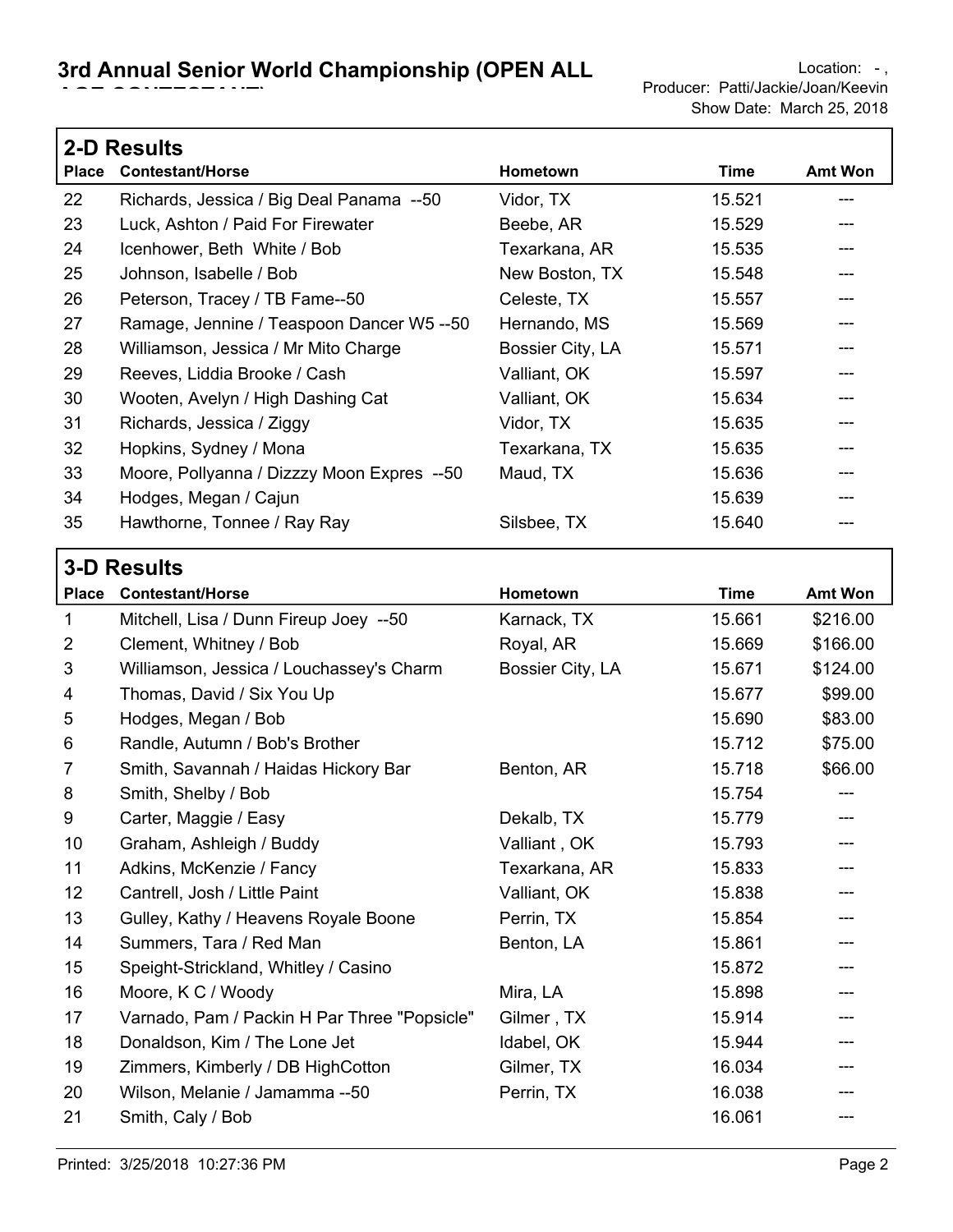|              | <b>3-D Results</b>                        |                     |             |                |  |  |
|--------------|-------------------------------------------|---------------------|-------------|----------------|--|--|
| <b>Place</b> | <b>Contestant/Horse</b>                   | Hometown            | <b>Time</b> | <b>Amt Won</b> |  |  |
| 22           | McNeely, Melanie / Reds Native Moon       | Smackover, AR       | 16.062      | ---            |  |  |
| 23           | Bivens, Madison / Fuel Lark Savannah      | Texarkana, TX       | 16.091      | ---            |  |  |
| 24           | Williams, Morgan / Bob                    |                     | 16.092      | ---            |  |  |
| 25           | Sistrunk, Jessica Jo / Miss Rey Olena     | Lodi, TX            | 16.132      | ---            |  |  |
| 26           | Mitchell, Ty / H3                         |                     | 16.181      | ---            |  |  |
| 27           | Moore, Amy / Ike's Baby                   | Long Branch, TX     | 16.193      | ---            |  |  |
| 28           | Clark, Loretha / Smart Mate Quixote--70   | Garvin, OK          | 16.209      | ---            |  |  |
| 29           | Ruffin, Sandra / Jazzy Roan Boy --60      | Broken Bow, OK      | 16.217      | ---            |  |  |
| 30           | Bettis, Whitney / Bob                     |                     | 16.225      | ---            |  |  |
| 31           | Board, Jacqueline / Jen Sen--60           | Leonard, TX         | 16.234      | ---            |  |  |
| 32           | Hodges, Wylie Jo / Rosie                  |                     | 16.254      | ---            |  |  |
| 33           | Scott, Shelby / Winnie                    | Logandale, NV       | 16.259      | ---            |  |  |
| 34           | Wooten, Lori / Jet Man Do                 | Valliant, OK        | 16.289      | ---            |  |  |
| 35           | Randle, Autumn / Bob                      |                     | 16.316      | ---            |  |  |
| 36           | Motley, Hollie / Fuelin My Faith          | Naples, TX          | 16.322      | ---            |  |  |
| 37           | Zimmers, Kimberly / DMO Pebbles a Drift   | Gilmer, TX          | 16.332      |                |  |  |
| 38           | McNeely, Mary / Bob                       | Smackover, AR       | 16.338      | ---            |  |  |
| 39           | O'Neal, Rhonda / NZ Frenchmans Dash       | Avery, TX           | 16.377      | ---            |  |  |
| 40           | Johnson, April / Bob                      |                     | 16.400      | ---            |  |  |
| 41           | Fountain, Cindy / Lucy Lockette--50       | Pine like, La       | 16.410      | ---            |  |  |
| 42           | Tipton, Kendyl / Notice Classy Burnin     |                     | 16.433      | ---            |  |  |
| 43           | Segovia, Katelynn / Bob                   |                     | 16.435      | ---            |  |  |
| 44           | St Claire, Sara / Bob                     |                     | 16.459      | ---            |  |  |
| 45           | Dodson, Samantha / Ole Doc Thunder Buck   | Camden, AR          | 16.464      | ---            |  |  |
| 46           | Mitchell, Ty / H1                         |                     | 16.496      | ---            |  |  |
| 47           | Jarrett, Josie (JoEllen) / Mo ---50       | Archer City, TX     | 16.499      | ---            |  |  |
| 48           | Clark, Becky / GK Shalena "Blazi" FF --50 | Pleasant Plains, AR | 16.510      | ---            |  |  |
| 49           | Hillis, Ravyn / Paint Brush               | New Boston, TX      | 16.533      | ---            |  |  |
| 50           | Ruffin, Sandra / Real Easy Drift --60     | Broken Bow, OK      | 16.568      | ---            |  |  |
| 51           | Boyd, Courtney / Wild Fire Fuel           |                     | 16.636      | ---            |  |  |

|                | T P INVOUILO                           |                 |        |                |  |
|----------------|----------------------------------------|-----------------|--------|----------------|--|
| <b>Place</b>   | <b>Contestant/Horse</b>                | <b>Hometown</b> | Time   | <b>Amt Won</b> |  |
|                | Richardson, Evelyn / Bob 3             |                 | 16.677 | \$162.00       |  |
| $\overline{2}$ | Donaldson, Dollar / Bob's Brother      |                 | 16.685 | \$125.00       |  |
| 3              | Bacon, Kayla / Bob                     |                 | 16.780 | \$93.00        |  |
| $\overline{4}$ | Havens, Amy / Peppy's Classic Fame     | Omaha, TX       | 16.847 | \$68.50        |  |
| $\overline{4}$ | Sundberg, Amanda / Heavens Golden Dash | AR              | 16.847 | \$68.50        |  |
|                |                                        |                 |        |                |  |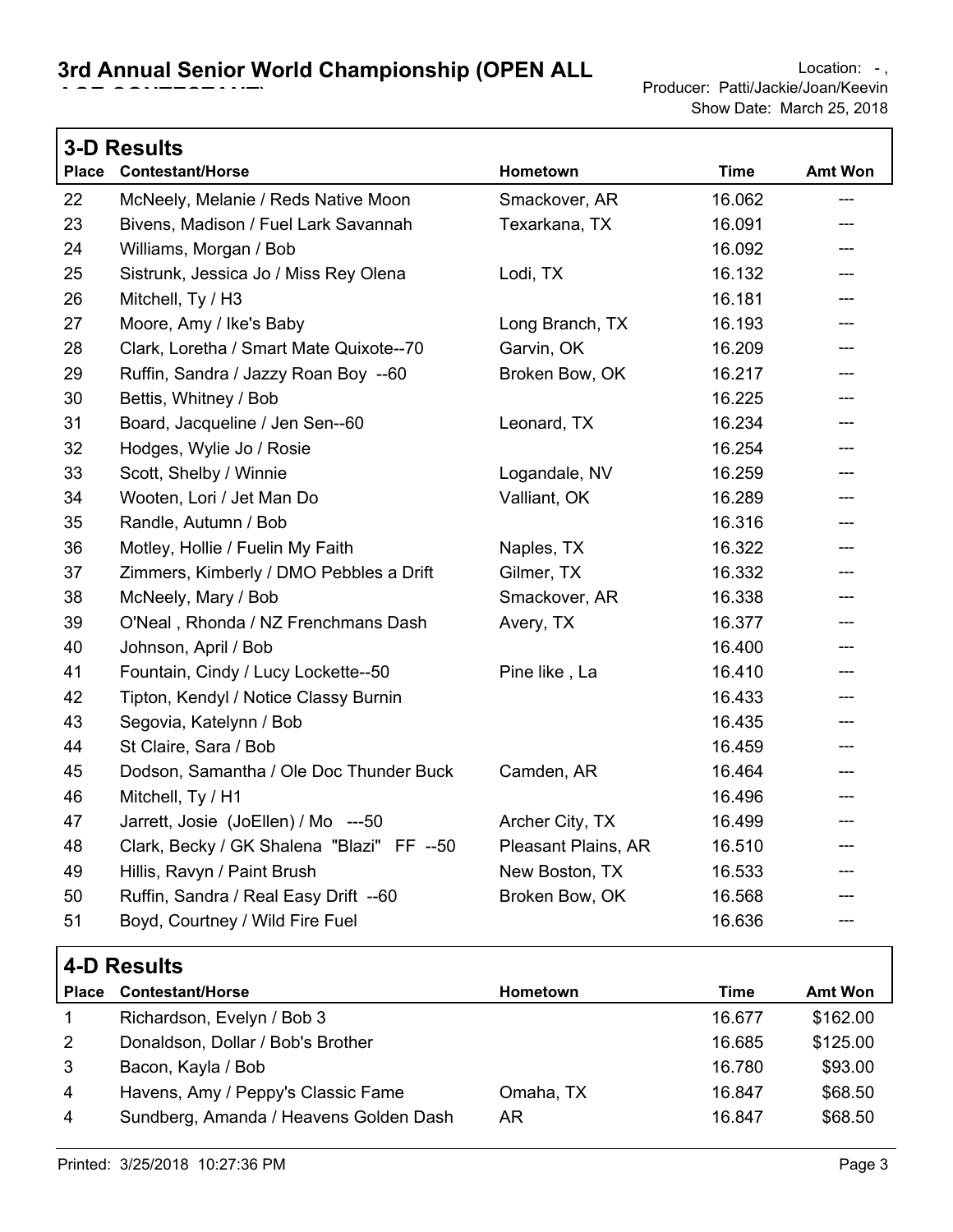## **3rd Annual Senior World Championship (OPEN ALL LOCATION: - LOCAtion: -,**

|              | <b>4-D Results</b>                          |                 |        |                |  |  |
|--------------|---------------------------------------------|-----------------|--------|----------------|--|--|
| <b>Place</b> | <b>Contestant/Horse</b>                     | <b>Hometown</b> | Time   | <b>Amt Won</b> |  |  |
| 6            | Clark, Toni / WhodiditKid                   | Bloomburg, TX   | 16.848 | \$56.00        |  |  |
| 7            | McMurrough, Raleigh / Roanie                | AR.             | 16.857 | \$50.00        |  |  |
| 8            | Icenhower, Beth White / Letta Madonna Do It | Texarkana, AR   | 16.887 |                |  |  |
| 9            | Watlington, Maggie / Marilyn Jones          | Texarkana, TX   | 16.967 |                |  |  |
| 10           | Richardson, Evelyn / Bob 2                  |                 | 16.986 |                |  |  |
| 11           | Wooten, Lori / Letta Drifter Do It          | Valliant, OK    | 17.020 |                |  |  |
| 12           | Johnson, Madeline / Genuine Revenge         | New Boston, TX  | 17.089 |                |  |  |
| 13           | Richardson, Evelyn / Bob 1                  |                 | 17.202 |                |  |  |
| 14           | Pimental, Kirsten / Queen Of Runaround      | <b>TX</b>       | 17.227 |                |  |  |
| 15           | Watlington, Mollie / Bobby                  | Texarkana, TX   | 17.583 |                |  |  |
| 16           | Johnson, Olivia / Reecie                    | New Boston, TX  | 17.597 |                |  |  |
| 17           | Wooten, Lori / Bob                          | Valliant, OK    | 17.778 |                |  |  |
| 18           | Obenoskey, Robin / Miss Miss One Magnum     | Dekalb, TX      | 18.531 |                |  |  |
| 19           | Clark, Rhonda / Easy Jet Edition --60       | Marlow, OK      | 20.933 |                |  |  |
|              |                                             |                 |        |                |  |  |

### **Place Contestant/Horse Hometown Time Amt Won Penalties & Scratches** N/A Gibney, Kortnie / Little **Perrin, TX** NT ---N/A Moore, Amy / Sophisticated Shorty Long Branch, TX NT ---N/A Davis, Mindy / TWB Kid Cash Czark, AR Ozark, AR N/A Taylor, Jennifer / Bob  $NT$ N/A Zimmers, Kimberly / 3X The Charm Gilmer, TX 61 MT N/A Durbin, Courtney / Cal Bars Gin Benton, LA Benton , LA N/A Donaldson, Dollar / Bob NT --- N/A Obenoskey, Robin / NonStop Jet Dekalb, TX NT N/A Cantrell, Josh / Bob Valliant, OK Valliant, OK N/A Huffman, Alex / Ta Love and Honor Garvin, OK 69 MT N/A Watlington, Maggie / Stella Texarkana, TX NT N/A Mills, Taylor / Spanky Carthage, TX NT N/A McNeely, Melanie / Bob Smackover, AR NT N/A Bacon, Stacy / Bob NT N/A Whittington, Josie / Worm Idabel, OK NT N/A Thurman, Kaylyn / Bob NT --- N/A Schley, Kyndal / Pistol Vivian, LA Vivian, LA N/A Clark, Julia / Escudero Del Rey **Rolling Fork, MS** NT N/A Penland, Linda / Sheza Sunny Firewater --60 Kountze, TX ---------------------N/A Laws, Arlene / P Willie New Starks, LA NT N/A West, Shelby / Dellas Playmate Gilmer, TX Gilmer, TX